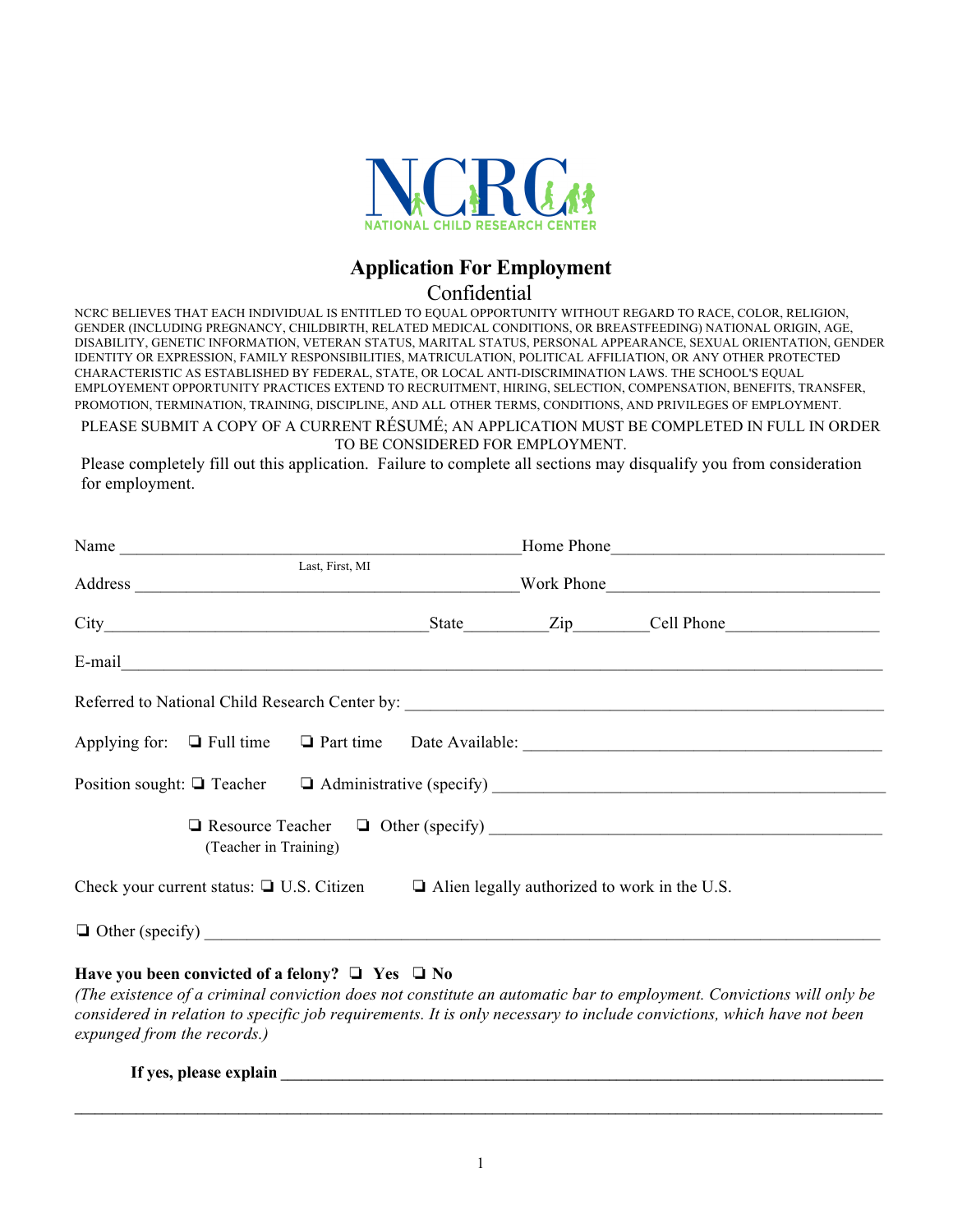|                                                                                                                                                                                                                                                                                                                                           |                    |    |                                       | <b>Education</b>                            |   |                            |                        |                         |   |                  |              |   |
|-------------------------------------------------------------------------------------------------------------------------------------------------------------------------------------------------------------------------------------------------------------------------------------------------------------------------------------------|--------------------|----|---------------------------------------|---------------------------------------------|---|----------------------------|------------------------|-------------------------|---|------------------|--------------|---|
| List any educational degrees, programs or courses that you have taken which would be helpful for the performance of your<br>job. Include present enrollments. Please note that we verify educational background. Teachers: Official college and graduate<br>school transcripts <i>must</i> be on file to complete the employment process. |                    |    |                                       |                                             |   |                            |                        |                         |   |                  |              |   |
|                                                                                                                                                                                                                                                                                                                                           | <b>High School</b> |    |                                       | *Undergraduate<br><b>College/University</b> |   |                            | *Graduate/Professional |                         |   |                  |              |   |
| <b>School Name and Location</b>                                                                                                                                                                                                                                                                                                           |                    |    |                                       |                                             |   |                            |                        |                         |   |                  |              |   |
| <b>Highest Year Completed</b>                                                                                                                                                                                                                                                                                                             | 9                  | 10 | 11                                    | 12                                          | 1 | $\mathbf{2}$               | $\mathbf{3}$           | $\overline{\mathbf{4}}$ | 1 | $\boldsymbol{2}$ | $\mathbf{3}$ | 4 |
| Diploma/Degree                                                                                                                                                                                                                                                                                                                            |                    |    |                                       |                                             |   |                            |                        |                         |   |                  |              |   |
| <b>College Distinction</b>                                                                                                                                                                                                                                                                                                                |                    |    |                                       |                                             |   |                            |                        |                         |   |                  |              |   |
| <b>Teaching Certificates</b>                                                                                                                                                                                                                                                                                                              | <b>State</b>       |    | Date of<br><b>Issuance/Expiration</b> |                                             |   | <b>Subject-Grade Level</b> |                        |                         |   |                  |              |   |
|                                                                                                                                                                                                                                                                                                                                           |                    |    |                                       |                                             |   |                            |                        |                         |   |                  |              |   |
| Describe any specialized training,<br>apprenticeship, skills and<br>extracurricular services                                                                                                                                                                                                                                              |                    |    |                                       |                                             |   |                            |                        |                         |   |                  |              |   |
| State any additional information you<br>feel may be helpful to us in considering<br>your application                                                                                                                                                                                                                                      |                    |    |                                       |                                             |   |                            |                        |                         |   |                  |              |   |

|  |  |  |  | Are you proficient in a foreign language? $\Box$ Yes $\Box$ No |  |  |  |
|--|--|--|--|----------------------------------------------------------------|--|--|--|
|--|--|--|--|----------------------------------------------------------------|--|--|--|

If yes, please note language(s):\_\_\_\_\_\_\_\_\_\_\_\_\_\_\_\_\_\_\_\_\_\_\_\_\_\_\_\_\_\_\_\_\_\_\_\_\_\_\_\_\_\_\_\_\_\_\_\_\_\_\_\_\_\_\_\_\_\_\_\_\_\_\_\_\_

Please attach your current résumé. If applying for a teaching position, also attach a statement of your educational philosophy.

**General**

| Please list special licenses or certificates you hold. | Typing skills $\Box$ Yes $\Box$ No | Words/Minute: |
|--------------------------------------------------------|------------------------------------|---------------|
| In what computer software are you <b>proficient</b> ?  |                                    |               |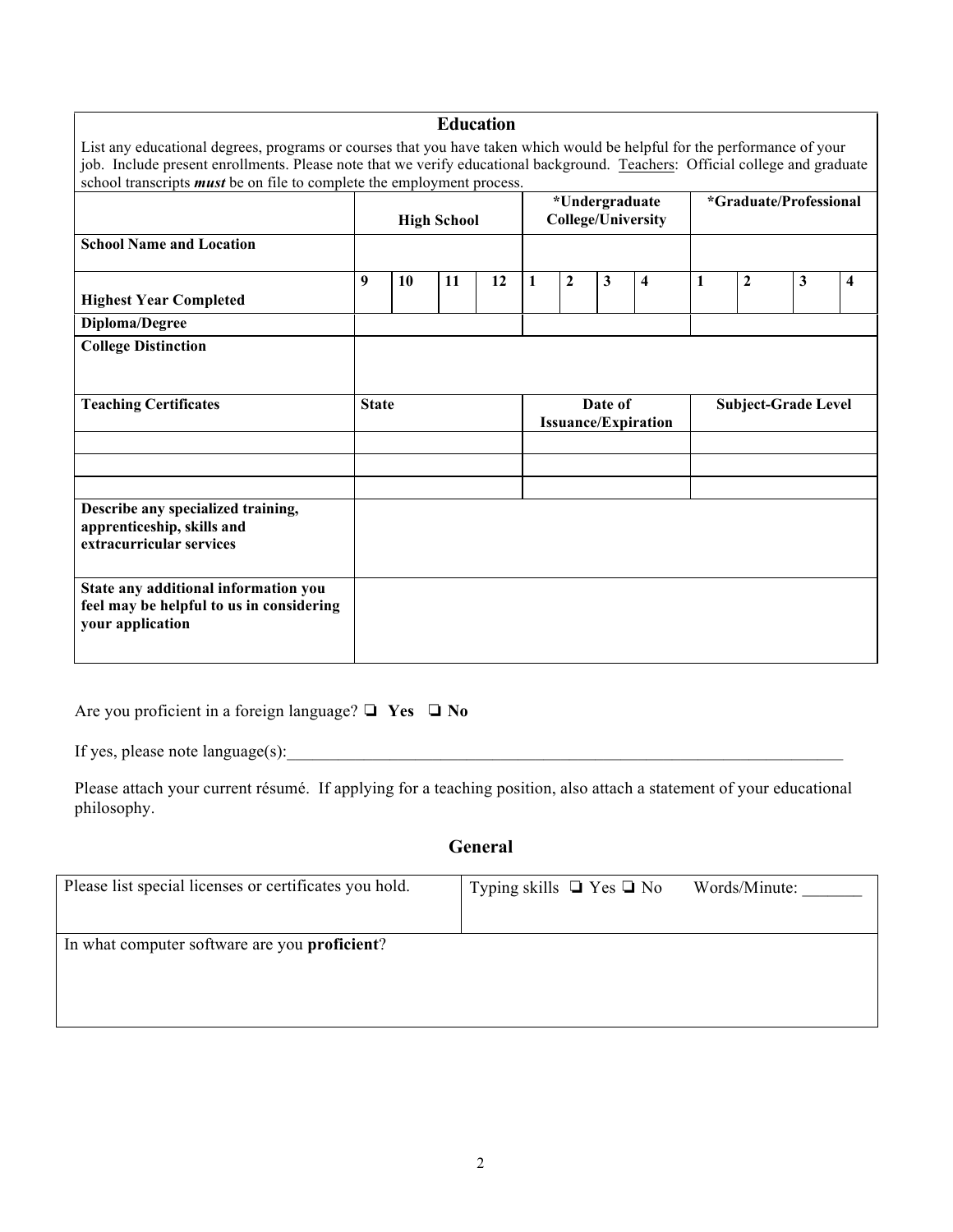## **Employment History**

Please provide information concerning your work history by filling this section out completely, listing your three most recent employers. Please provide explanation for any gaps in time in employment history.

| <b>Present Employer</b>    |                   |                 | Date                      | <b>Work Performed</b> |
|----------------------------|-------------------|-----------------|---------------------------|-----------------------|
| <b>Address</b>             |                   | From            | T <sub>0</sub>            |                       |
| <b>Telephone Number(s)</b> |                   |                 | <b>Hourly Rate/Salary</b> |                       |
|                            |                   | <b>Starting</b> | Final                     |                       |
| <b>Job Title</b>           | <b>Supervisor</b> |                 |                           |                       |
| May we contact? Yes / No   |                   |                 |                           |                       |
| <b>Reason for Leaving</b>  |                   |                 |                           |                       |
|                            |                   |                 |                           |                       |
| Employer                   |                   |                 | Date                      | <b>Work Performed</b> |
| <b>Address</b>             |                   | From            | T <sub>o</sub>            |                       |
|                            |                   |                 |                           |                       |
| <b>Telephone Number(s)</b> |                   |                 | <b>Hourly Rate/Salary</b> |                       |
|                            |                   | <b>Starting</b> | Final                     |                       |
| <b>Job Title</b>           | <b>Supervisor</b> |                 |                           |                       |
|                            |                   |                 |                           |                       |
| <b>Reason for Leaving</b>  |                   |                 |                           |                       |
|                            |                   |                 |                           |                       |
| Employer                   |                   |                 | Date                      | <b>Work Performed</b> |
| <b>Address</b>             |                   | From            | T <sub>0</sub>            |                       |
|                            |                   |                 |                           |                       |
| <b>Telephone Number(s)</b> |                   |                 | <b>Hourly Rate/Salary</b> |                       |
|                            |                   | <b>Starting</b> | Final                     |                       |
| <b>Job Title</b>           | <b>Supervisor</b> |                 |                           |                       |
| <b>Reason for Leaving</b>  |                   |                 |                           |                       |
|                            |                   |                 |                           |                       |

Is there any additional information we should be aware of that if discovered while you were employed at the School would reflect poorly upon the School? If yes, please describe.

 $\mathcal{L}_\mathcal{L} = \mathcal{L}_\mathcal{L} = \mathcal{L}_\mathcal{L} = \mathcal{L}_\mathcal{L} = \mathcal{L}_\mathcal{L} = \mathcal{L}_\mathcal{L} = \mathcal{L}_\mathcal{L} = \mathcal{L}_\mathcal{L} = \mathcal{L}_\mathcal{L} = \mathcal{L}_\mathcal{L} = \mathcal{L}_\mathcal{L} = \mathcal{L}_\mathcal{L} = \mathcal{L}_\mathcal{L} = \mathcal{L}_\mathcal{L} = \mathcal{L}_\mathcal{L} = \mathcal{L}_\mathcal{L} = \mathcal{L}_\mathcal{L}$ 

 $\mathcal{L}_\mathcal{L} = \mathcal{L}_\mathcal{L} = \mathcal{L}_\mathcal{L} = \mathcal{L}_\mathcal{L} = \mathcal{L}_\mathcal{L} = \mathcal{L}_\mathcal{L} = \mathcal{L}_\mathcal{L} = \mathcal{L}_\mathcal{L} = \mathcal{L}_\mathcal{L} = \mathcal{L}_\mathcal{L} = \mathcal{L}_\mathcal{L} = \mathcal{L}_\mathcal{L} = \mathcal{L}_\mathcal{L} = \mathcal{L}_\mathcal{L} = \mathcal{L}_\mathcal{L} = \mathcal{L}_\mathcal{L} = \mathcal{L}_\mathcal{L}$ 

 $\mathcal{L}_\mathcal{L} = \{ \mathcal{L}_\mathcal{L} = \{ \mathcal{L}_\mathcal{L} = \{ \mathcal{L}_\mathcal{L} = \{ \mathcal{L}_\mathcal{L} = \{ \mathcal{L}_\mathcal{L} = \{ \mathcal{L}_\mathcal{L} = \{ \mathcal{L}_\mathcal{L} = \{ \mathcal{L}_\mathcal{L} = \{ \mathcal{L}_\mathcal{L} = \{ \mathcal{L}_\mathcal{L} = \{ \mathcal{L}_\mathcal{L} = \{ \mathcal{L}_\mathcal{L} = \{ \mathcal{L}_\mathcal{L} = \{ \mathcal{L}_\mathcal{$